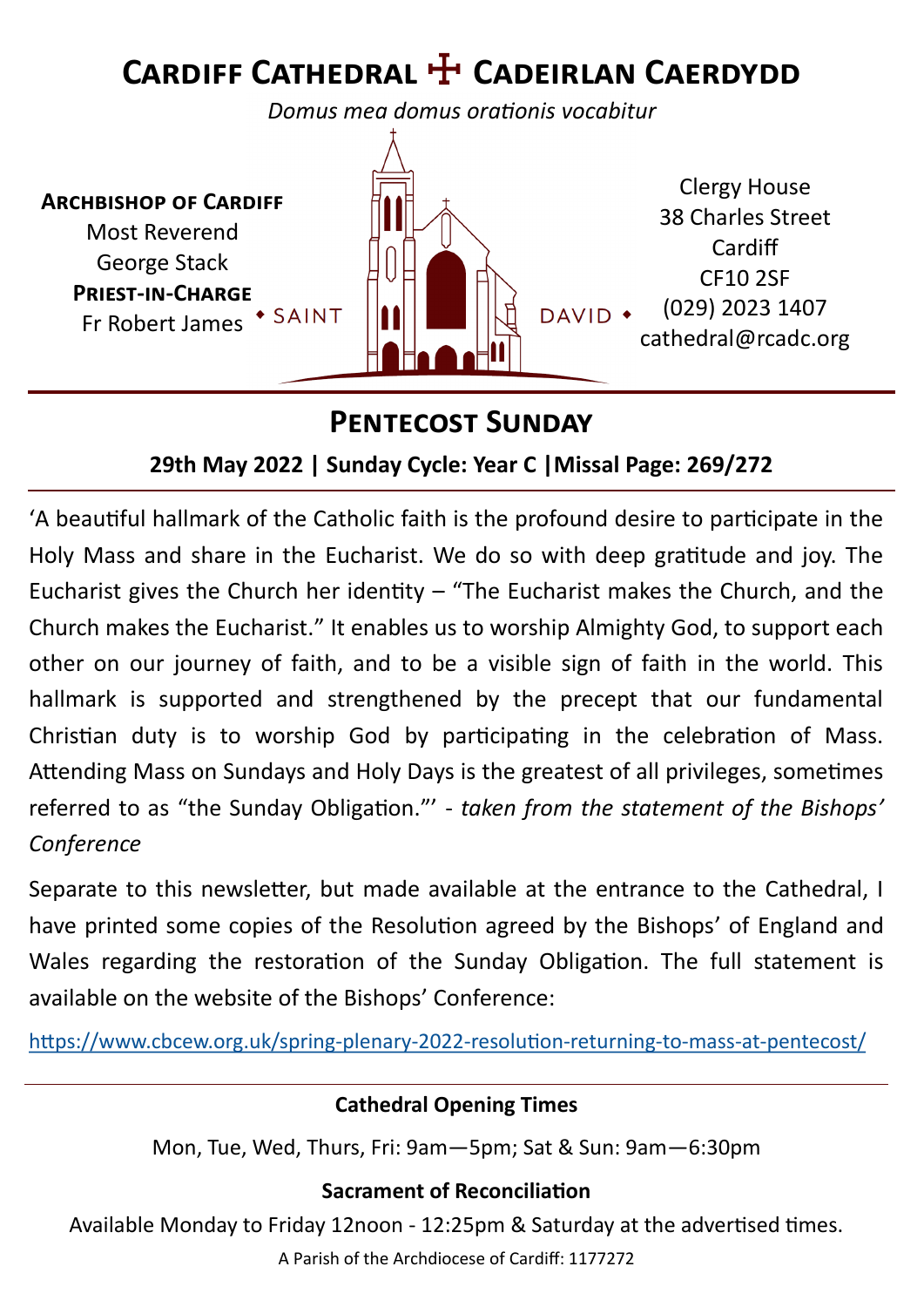#### **Financial Matters**

**Collection: 8th & 15th May** Saturday 5:30pm: **£100.16** Sunday 11:00am: **£477.48** Sunday 5:30pm: **£105.79** Standing Orders for April: **£440.00** April Donation Station Giving : **£700.20** *My sincere thanks for your continuing generosity.*  **Banking Details for Standing Orders Account Name**: Archdiocese of Cardiff **Sort Code**: 20-18-23 **Account Number**: 03896056

The Diocese has established a new way of giving online to the Cathedral, please click here or use the QR code provided.



## **The Paradox of Abundance**

Over 800 million people go hungry each day. Yet the world produces over 4 billion tonnes of food and we only need 3.7 billion tonnes to feed everyone. From all this food produced, a third is wasted. St John Paul II called this 'the paradox of abundance.' Clearly the currently global food system is not working. But as Pope Francis said, "Each of us has a role to play in transforming food systems for the benefit of people and the planet." Let's respond to his call! CAFOD's new campaign is called Fix the Food System.

See [www.cafod.org.uk/food](http://www.cafod.org.uk/food) for more information, including an invitation for parish groups to learn about the impact of our food with our Fix the Food System: a 7-station journey resource. Or you can contact CAFOD Wales: [southwales@cafod.org.uk](mailto:southwales@cafod.org.uk)

## **Platinum Jubilee of Her Majesty The Queen**

Many congratulations to Her Majesty the Queen on the occasion of her Platinum Jubilee. It is an incredible achievement. Let us give thanks to God for her 70 years of service to the United Kingdom and the Commonwealth, and let us pray for her particularly at this time.

## **Holiday Cover**

I am very grateful to the Priests who have agreed to offer cover for me this week and next weekend, allowing me to go on holiday. It will be a bit of a "busman's holiday", as I am celebrating a wedding of two friends of mine.

I ask you to keep Daniel Quirke and Francesca Santoro in your prayers this weekend as they begin their married life together.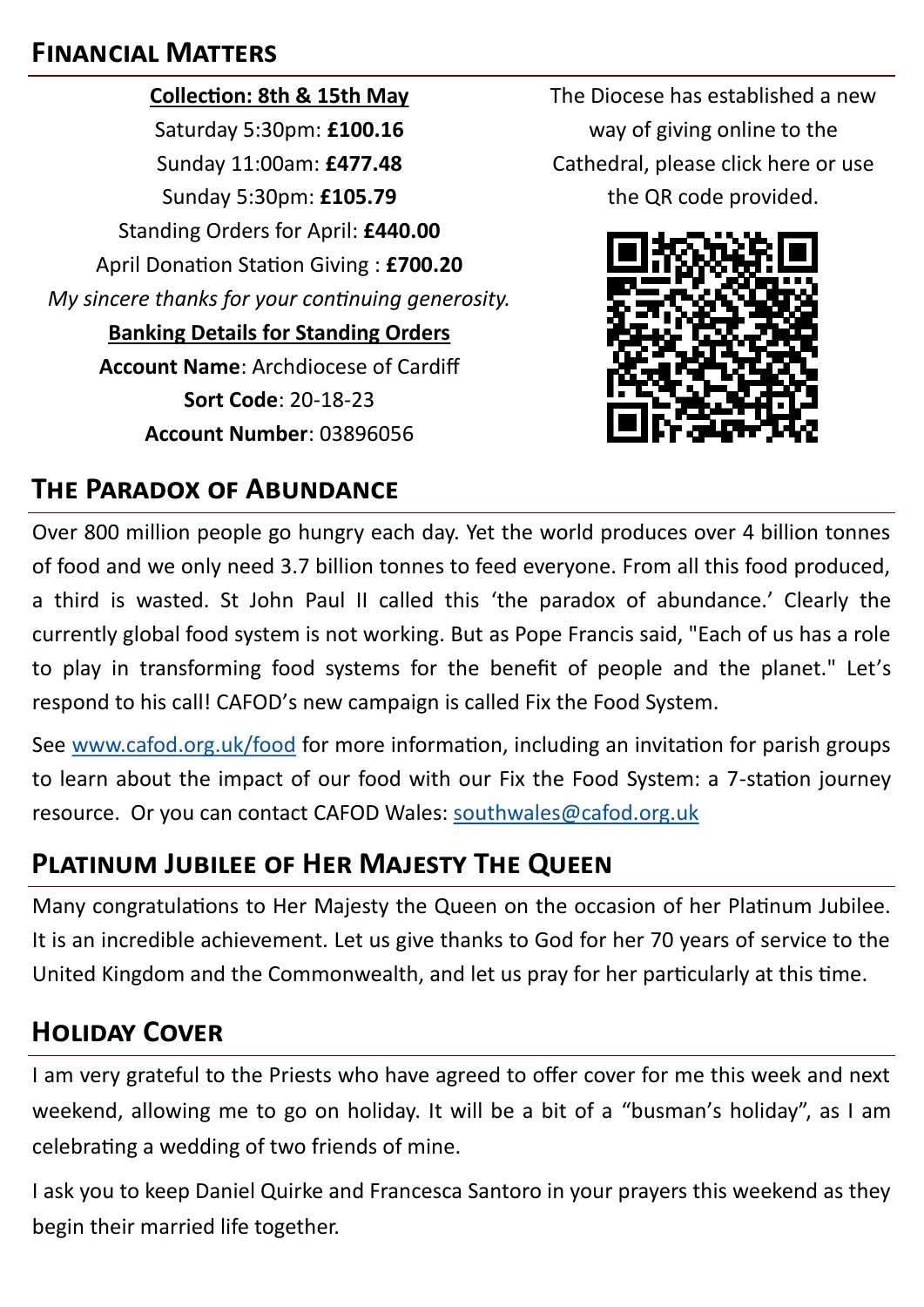## **World Youth Day**

As many of you will know, every 2/3 years an international event called World Youth Day is held at a city chosen by the Holy See. The next international World Youth Day will be held in Lisbon, Portugal, in 2023.

It was during the 2005 World Youth Day in Cologne that I, as a sixteen year old, realised that I wasn't alone as the only young person going to Mass.

The diocese is gauging interest in the next pilgrimage. If you, or someone you know, will be aged between 16-30 next year this might be of interest!

More information can be found using the following link: [https://rcadc.org/wyd](https://rcadc.org/wyd-2023/)-2023/

### **The Holy Father's prayer Intention for June**

We pray for Christian families around the world; may they embody and experience unconditional love and advance in holiness in their daily lives

#### **OTHER PARISH CONTACT DETAILS FOR THE HOSPITAL CHAPLAINCY**

Parish Safeguarding John Fellows - (029) 2023 1407 SOCIETY OF ST VINCENT DE PAUL Emergency Assistance 07906 101015 Altar Serving If you're interested in serving on the altar, please speak to Fr Robert or one of the servers.

If you, or a loved one, are admitted into hospital, please contact the hospital Chaplaincy team: (029) 2074 3230

> Chaplains: Fr Peter Davies peter.davies4@wales.nhs.uk

Fr David Prichard david.prichard@wales.nhs.uk